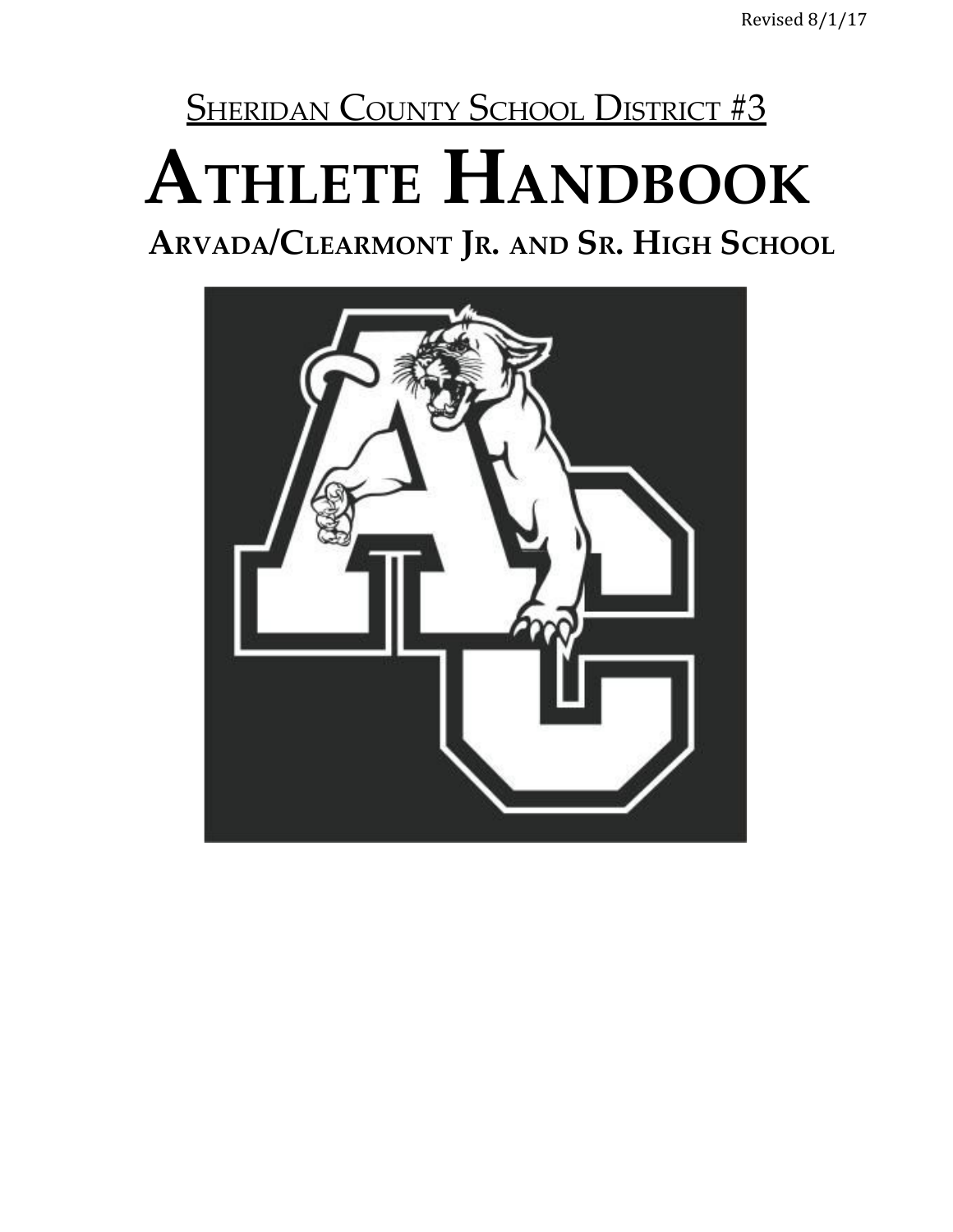## **TABLE OF CONTENTS**

| <b>Academic Guidelines</b>                          | 3              |
|-----------------------------------------------------|----------------|
| Athletic Training Rules / Code of Conduct           | 4              |
| <b>Medication Policy</b>                            | 5              |
| <b>Buffalo Activity Bus Guidelines</b>              | 6              |
| <b>Trip Procedures</b>                              | 6              |
| <b>Locker Room Behavior</b>                         | 7              |
| Meal on Away Trips                                  | $\overline{7}$ |
| Trip / Bus Expectations                             | 8              |
| <b>Athletic Policies and Guidelines</b>             | 9              |
| Management of Concussions in Sports                 | 12             |
| <b>Liability Waiver Form</b>                        | 14             |
| Authorization for Administration of Medication Form | 15             |
| <b>Academic Guidelines Agreement Form</b>           | 16             |
| <b>Training Rules Agreement Form</b>                | 17             |
| <b>Medical Consent Form</b>                         | 18             |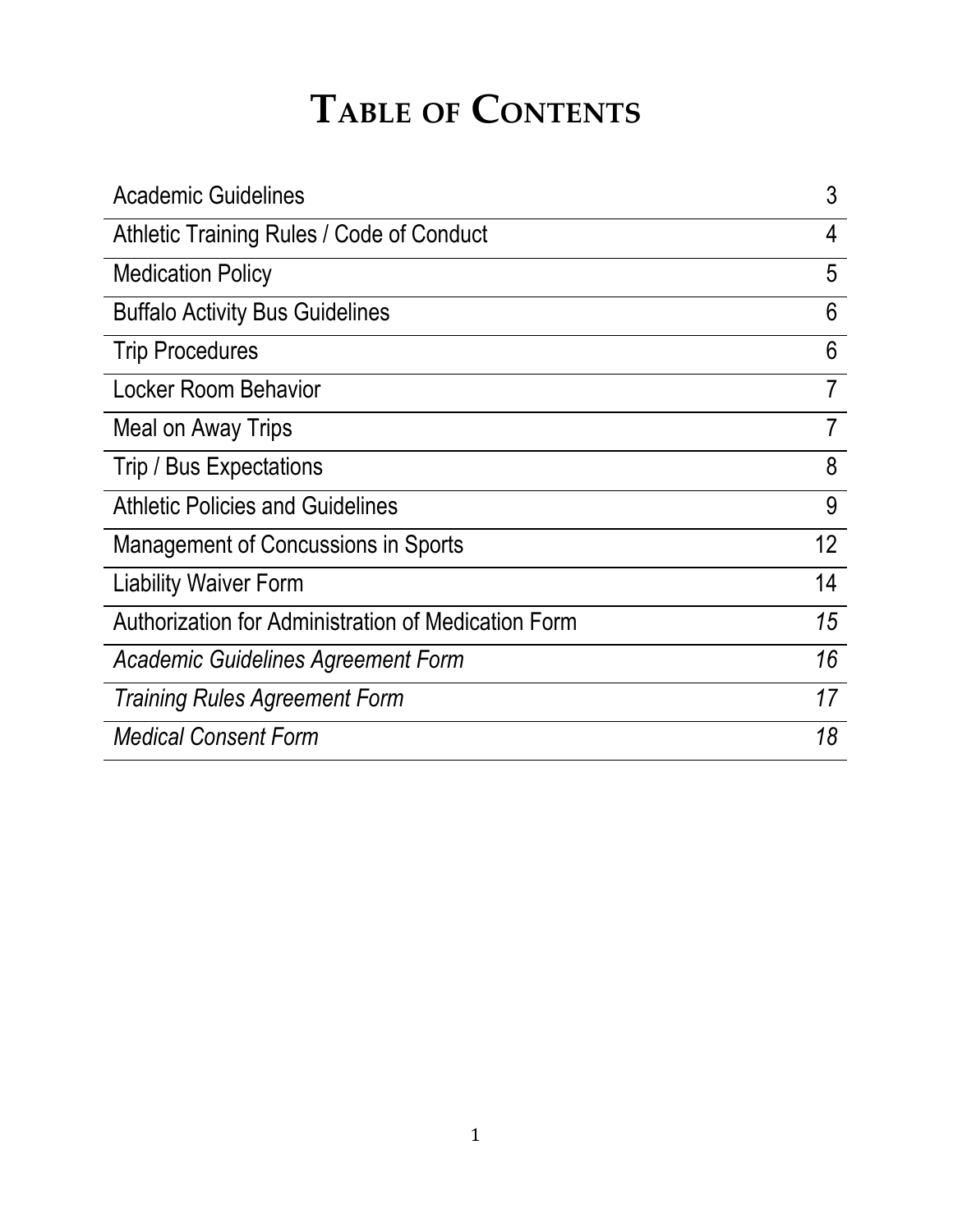## SHERIDAN COUNTY SCHOOL DISTRICT #3

## **ACADEMIC ELIGIBILITY GUIDELINES FOR PARTICIPATION IN ACTIVITIES**

SCSD #3 has adopted the eligibility guidelines prepared by the Wyoming High School Activities Association. In addition to these guidelines, all SCSD #3 students in good standing must follow the District Eligibility Guidelines in order to participate in Wyoming High School Activity Association sponsored events (Basketball, Golf, Outdoor Track, Volleyball, Art, FBLA, FFA, Journalism, Music, Student Council or events approved in a Combination School Contract with WHSAA) or any *activity* in which students are *competing* for awards or placement. The eligibility guidelines are listed below.

- 1. Eligibility is determined on a weekly basis. A student must have a 70% (C or S) or higher in 8 of 9 classes in *order to be eligible to participate.* This grade is determined by accumulating all grades from the beginning of the first week of each semester throughout the semester.
- 2. At the beginning of a new semester, an "at-risk" list will be compiled on the first Wednesday; however, no "eligibility" list will be compiled for the first week of the new semester. During the second week of a new semester, an "at-risk" list will be compiled on Monday and an "eligibility" list on Wednesday.
- 3. The "at-risk" list will be completed on Monday by 10:00 A.M. and students will be notified at that time if they are in danger of being ineligible.
- 4. The weekly "eligibility" list will be completed by 3:00 P.M. on Wednesday (or earlier in the case of a short week). Students who are not eligible for activities for that week will be notified at that time.
- 5. Students in athletics who are ineligible for three consecutive weeks will be dismissed from the team for the remainder of the season.
- 6. Students who are ineligible will not be allowed to participate in Wyoming High School Activities Association sponsored events or competitions. Students are eligible to practice; however, individual coaches/sponsors may set their own ineligibility policies concerning practice.
- 7. In order to participate in a practice or an activity, students must be in school and attend all of their afternoon classes ( $5<sup>*</sup> - 9<sup>*</sup>$  periods) on the day of the practice or the activity. Exceptions may include: 1) situations when special permission is granted by the administration prior to the absence, or 2) an excused absence due to medical appointments. Documentation from the doctor is required.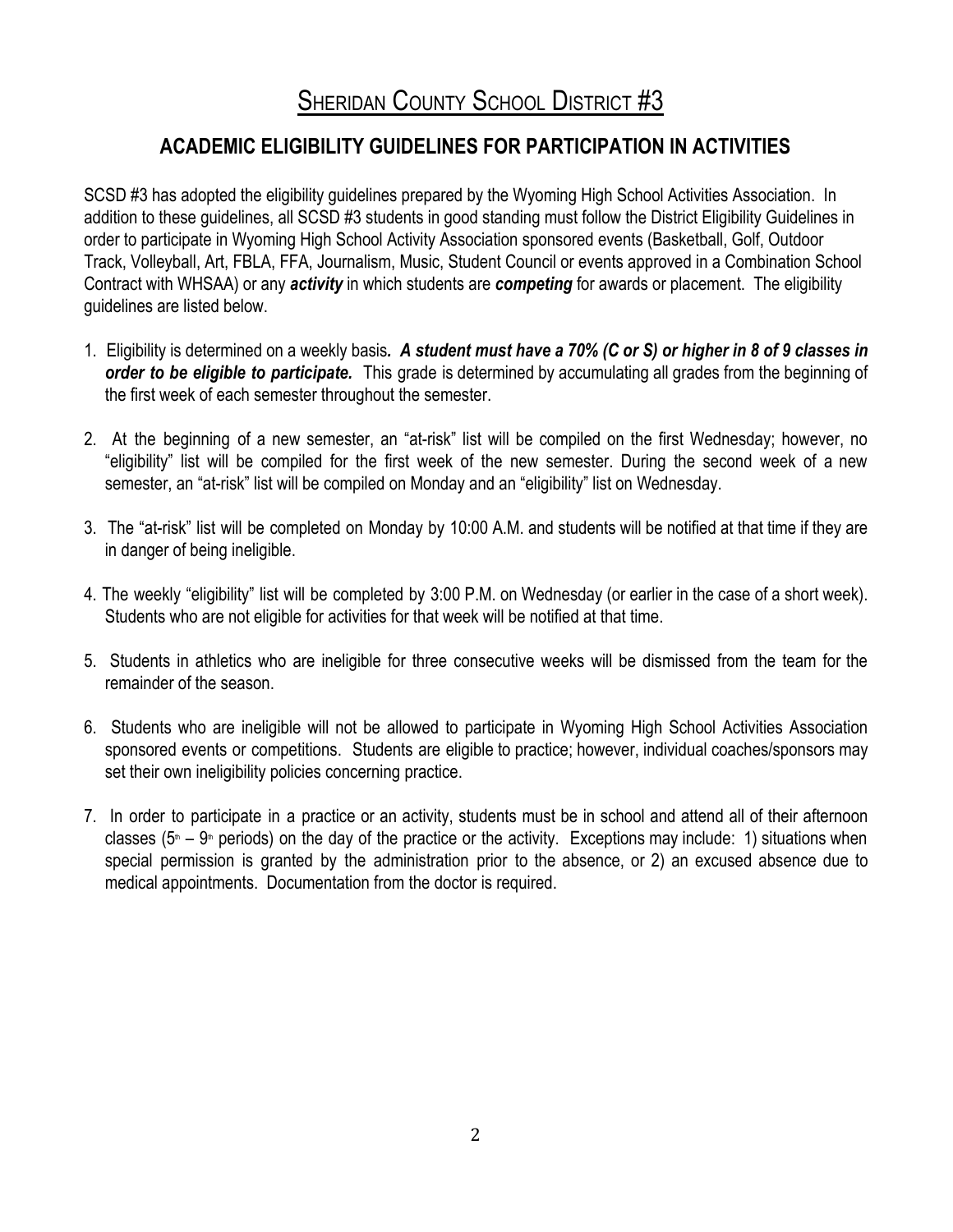## **ATHLETIC TRAINING RULES / CODE OF CONDUCT**

#### **Section I.** Drugs and Alcohol

- a. No use of alcoholic beverages at any time or anywhere during the season.
- b. No use of illicit drugs at any time or anywhere during the season
- c. No use of tobacco at any time or anywhere during the season
- d. Possession implies usage for all of the above.

#### *Violation of Section I:*

First offense-Suspension for the remainder of the season

- **Section II.** Curfew Hours during the season
	- A. Sunday through Thursday night's--Home by 10:00 P.M.
	- B. Friday and Saturday nights-- Home by 12:00 midnight
	- C. The night before a contest --Home by 9:00 P.M.

#### *Violation of Section II:*

First offense-Two game or match suspension, one meet suspension

Second offense-Four game or match suspension, two meet suspension

Third offense-Suspension for the remainder of the season

#### **Section III**. Grade Eligibility

A. You will be expected to be passing all subjects. (as outlined by eligibility guidelines)

#### *Violation of Section III:*

One-week suspension from competition goes Wednesday to Wednesday.

#### **Section IV**. Conduct and Behavior

A. During the season (practices, games, meets, matches, trip or any time you are representing the school) your behavior is to be excellent. We will not have people on any team that don't know how to act correctly. You will dress according to the dress code for all trips and for school on the day of a contest.

#### *Violation of Section IV:*

First offense-Two game or match suspension or one meet suspension

Second offense-Four game or match suspension or two meet suspension

Third offense-Suspension for the remainder of the season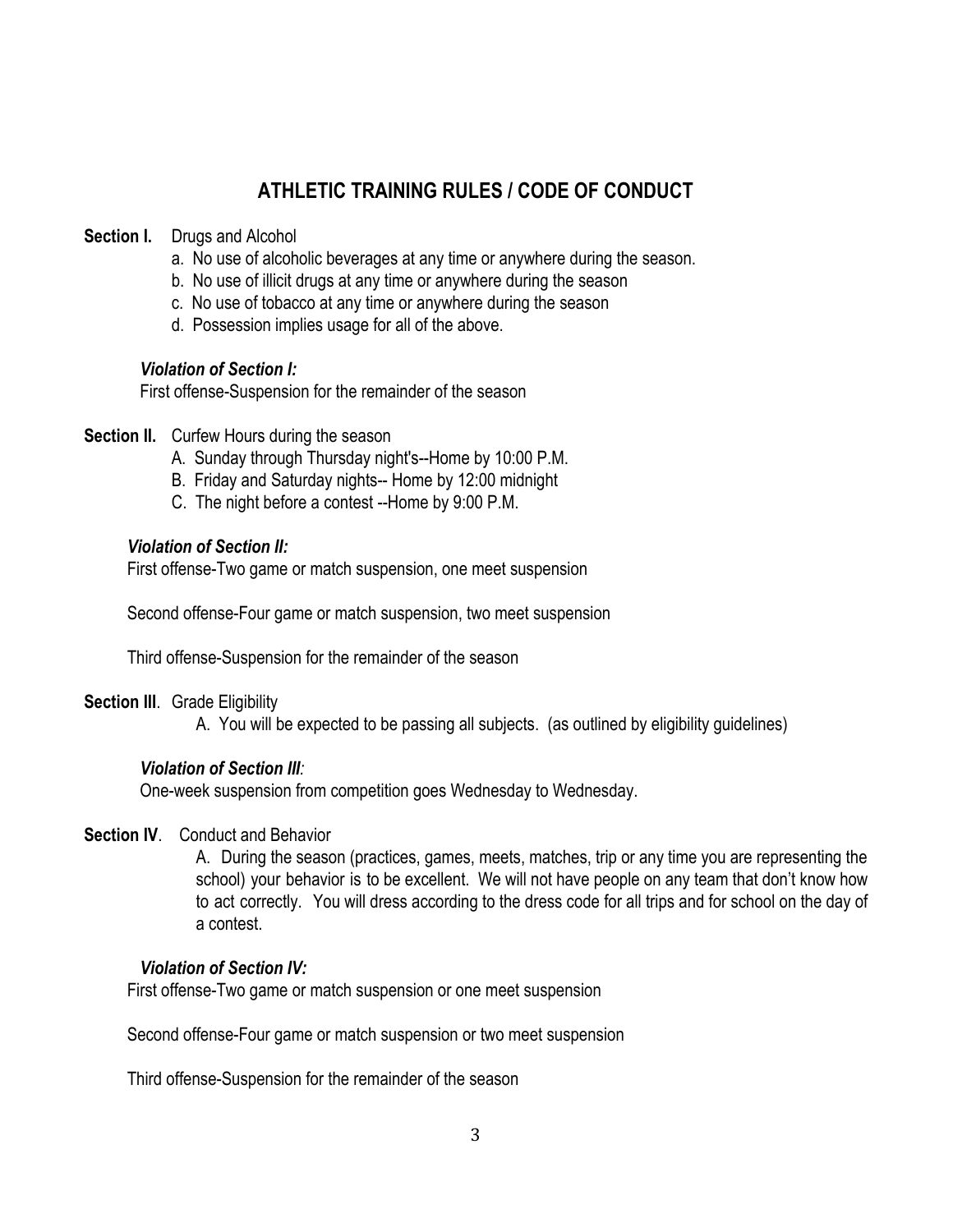#### **Section V.** School Violations

Students are expected to be respectful and have no violation of school rules during school time.

#### *Violation of Section V:*

*School Service*- All school service assigned for the day will be served before students are allowed to practice or play in game.

*In-School Suspension and Friday School*- No student will practice until they have completed the requirements of the suspension and will not be eligible to participate in a school sponsored event until the following day.

*Out-School Suspension* – A Student who receives Out-School Suspension will receive a one game suspension.

#### **Enforcement of Training Rules**

When the coach or administrator determines that there has been a violation of training rules, they may at that time impose the penalty for violation of the training rules. The student has the right to appeal to the Athletic Council if he/she desires. The student will be given the opportunity to defend any and all accusations. Anyone considering an appeal to the Athletic Council must contact the Superintendent.

#### *PARENTS AND STUDENTS WILL SIGN OFF THAT THEY HAVE READ AND AGREE WITH THE TRAINING RULES, BEFORE THE STUDENT IS ALLOWED TO PLAY IN ANY ATHLETIC EVENT.*

#### **Athletic Council**

The Athletic Council is made up of the following:

- All Head Coaches
- Principal and superintendent
- One non-coaching faculty member

#### **Athletic Dress Code**

*All school-sponsored activities will be required to abide by district student appearance expectations. This includes athletic team practices*

The following code will be followed for all home and school sanctioned athletic trips when representing SCSD #3.

- Boys: Slacks and nice shirt (no t-shirts). Blue denim jeans or jeans with holes in them are not allowed. Shirts should have a collar unless it is a sweater. Boys must leave their hats on the bus.
- Girls: No midriff tops, spaghetti tops, tube tops or halter-tops. Shorts, skirts and dresses must reach the middle of the thigh. Denim jeans or jeans with holes in them are not allowed.

All questionable dress will be reported to the administration, who will then have the final say on the questioned clothing and appropriate actions.

*Rationale: This team represents SCSD #3. We like to be represented in a positive, professional light. Our athletes will be remembered, and we would like them to be remembered as a classy, well-respected team.*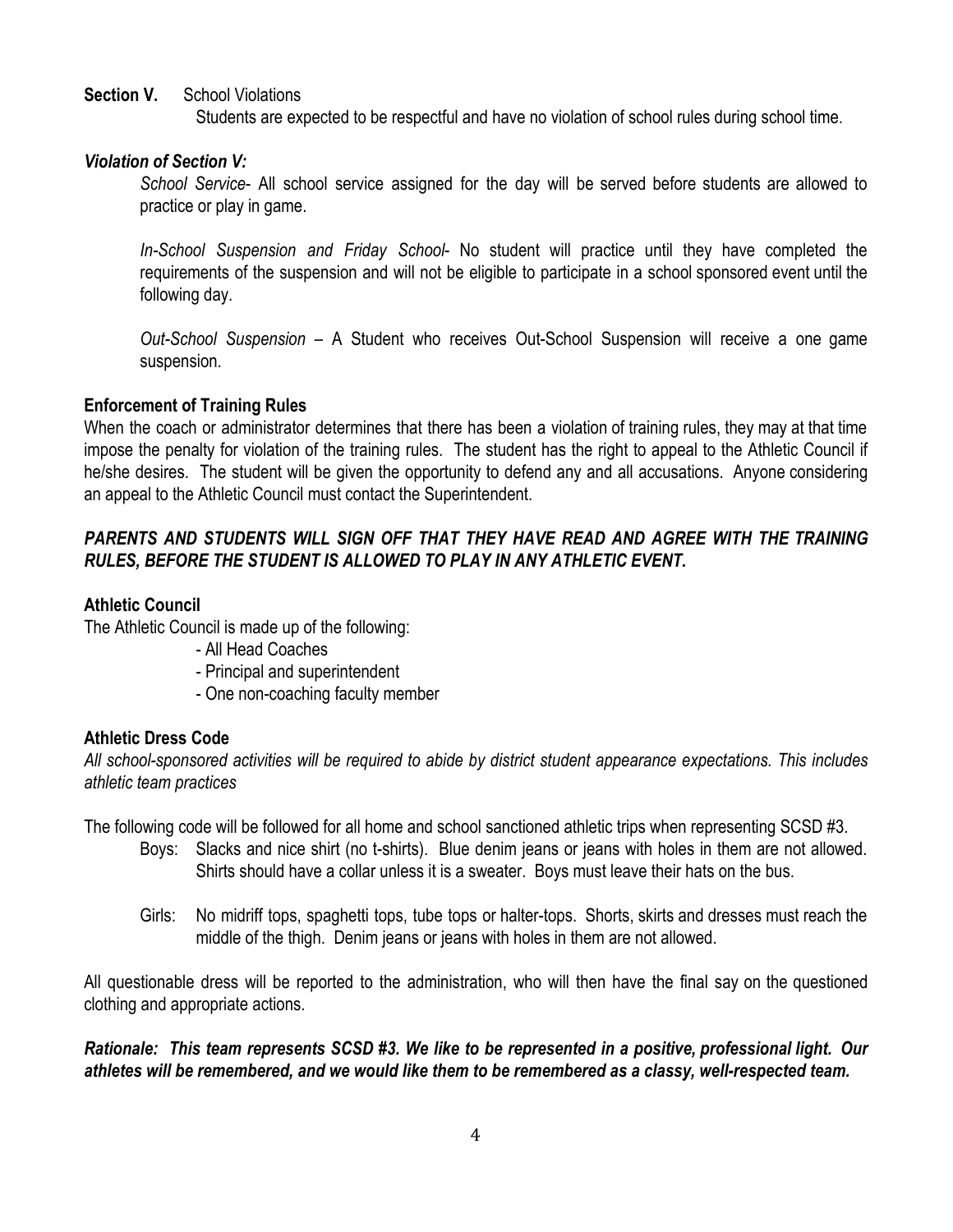#### **Medications at Practice, Games and on Away Trips**

**Parents must fill out a medication release form before any type of medication, prescription or over the counter, can be given at school.** It is helpful if parents explain the medical conditions for which the medicine is being administered. Medicine must be provided by parents and in the original container marked with the prescribing physician's name (if applicable), the student's name, name of the medication, times to be given and dosage. All medications along with the release form will be kept in the med kit and locked in the training room.

## **BUFFALO ACTIVITY BUS GUIDELINES**

(For A/C students participating in Buffalo Jr. High and High School activities)

The Activity Bus to Buffalo:

- Will transport students to practice/games only when Sheridan County School District #3 schools are in session.
- ●Will depart A/C School at 3:30 PM and to return to A/C School at approximately 7:00 PM.
- When SCDS #3 is in session and there is a game, the activity bus to Buffalo will transport students **to Buffalo only**. It is the parent's responsibility to pick-up their child in Buffalo at the conclusion of the event.
- When a game is scheduled on a Friday or Saturday and SCSD #3 is not in session, it will be the parent's responsibility to transport their child to Buffalo to either catch the BHS/Buffalo JH bus to an "out-of-Buffalo" game, or to participate in a game in Buffalo. Parents must pick up their children in Buffalo at the conclusion of the event.
- ●If parents attend on "out-of-Buffalo" game and want to take their child home immediately following the event, they must provide their Buffalo coach with a written note stating that their child will be riding home with his/her parents.
- Students who plan to ride the Activity bus will need to sign up in the office BEFORE 1:00 p.m. This allows the Transportation Dept. time to make appropriate accommodations.

Please remember that the opportunity to combine with the Buffalo schools is a privilege. We ask that all students use appropriate behavior when riding the activity bus as well as show respect to all staff, coaches and sponsors.

## **TRIP PROCEDURES**

● Students will need to ride the bus to an away contest unless arrangements have been made with school administration **prior** to the trip.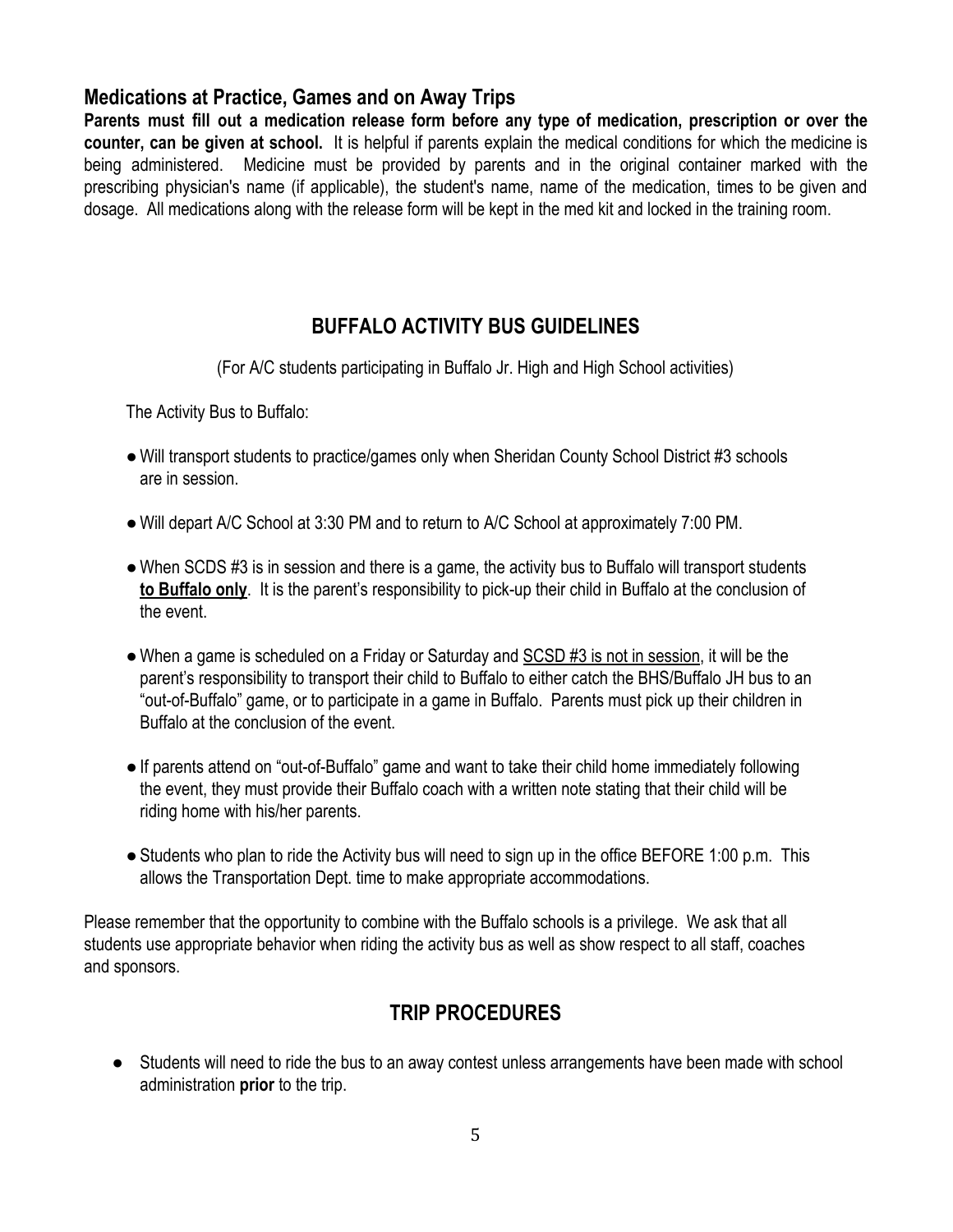- At the conclusion of the contest, students will only be released to their parent or guardian unless **prior** arrangements have been made with school administration.
- Parents/Guardians who would like to have their child ride home with another parent or family member must fill-out a **Liability Waiver** and have it cleared by administration prior to the trip. A handwritten note will no longer be accepted.
- Parents/Guardians will need to sign the students out with the coach prior to taking the student from the contest. This can be in the form of a written note or a sign-out sheet provided by the coach.

## **LOCKER ROOM BEHAVIOR**

Students are expected to conduct themselves in an appropriate manner while in the locker room.

- No profanity.
- No fighting or rough play.
- Respect other peoples' property. If it is not yours don't touch it.
- Be responsible for your own property. Lock up all of your belongings.
- **●** Locker rooms need to be pick up after each use. Trash must be thrown away and all belongings need to be stored properly. Leave the locker room in better condition than when you arrived.

## **MEALS ON AWAY TRIPS**

THE SCHOOL WILL PROVIDE THE FIRST MEAL OUT

#### MEAL PRICES

Breakfast: \$7.00 Lunch: \$8.00 Dinner: \$12.00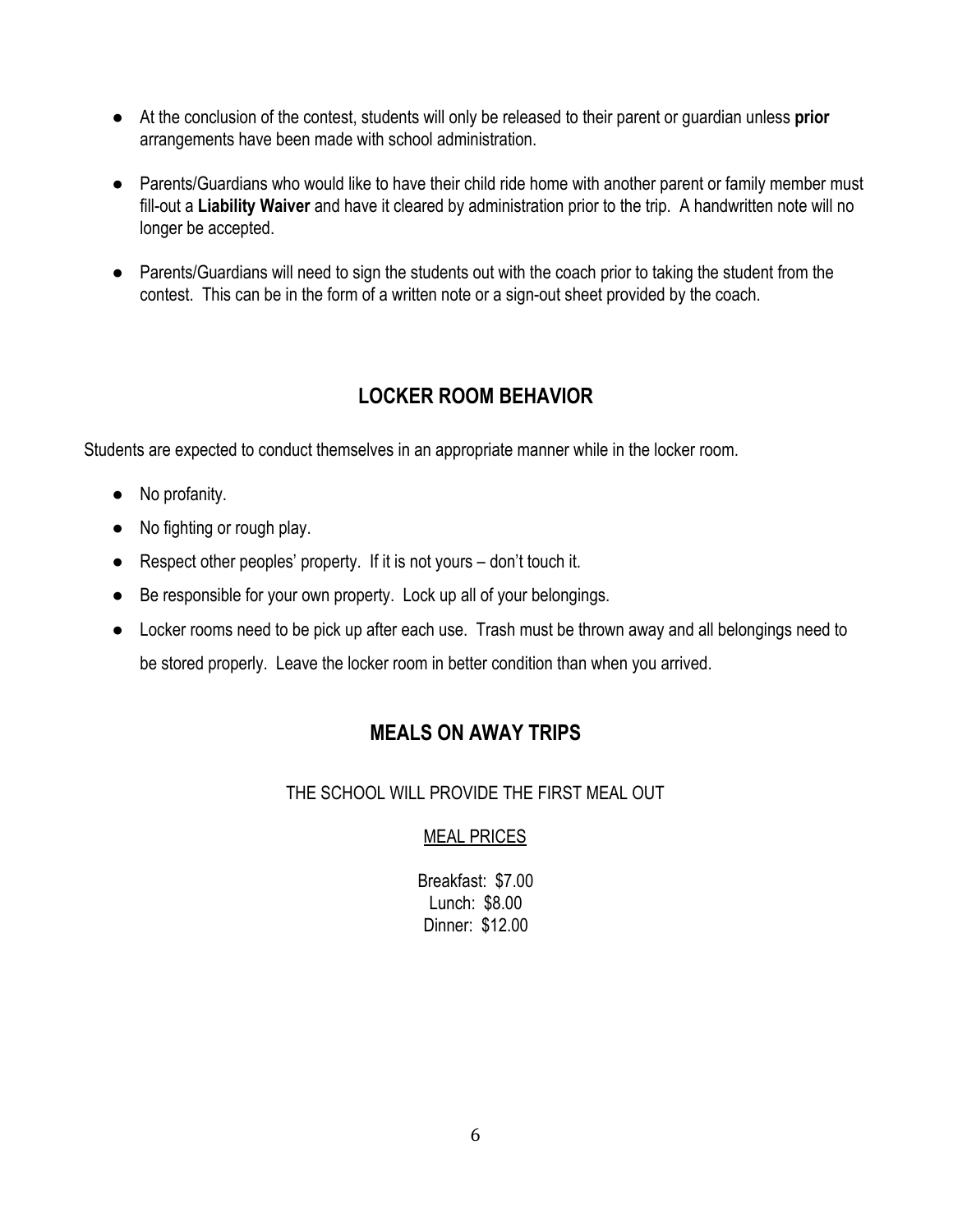#### **TRIP AND BUS EXPECTATIONS**

All students and parents must understand that being allowed to travel to or compete in an event is not a student's right. It is a privilege. Sheridan County School District #3's administration and coaching staff have agreed to allow a student to travel/compete with the team.

Parents/guardians also need to be aware that, if their child chooses to not abide by these expectations on an away trip, they will be notified and required to come to the event, pick their child up and escort him or her home.

Any student who does not abide by the following expectations will lose their traveling privileges.

- There will be NO drugs, alcohol, and/or tobacco allowed on the bus, in the motel rooms or in a student-athlete's possession. If coaches feel there is evidence of possession, local law enforcement will be called and all students will be tested to prove innocence.
- Cell phones will be turned off and collected when the students get off the bus. If you need to reach your child you may call the coaches' cell phones. If a student needs to make a phone call, they will be allowed to use one of the coaches' cell phones. Student may have access to their cell phone, as long as they get permission from their coach. Students will be allowed to have their cell phones on the bus, however, it is the individual's responsibility to use them appropriately.
- Students will be seated according to gender. A coach will sit between the genders. Seating assignments in the back of the bus will alternate each trip.
- Student-athletes are reminded that this is a business trip. Behavior on the bus will reflect a "businesslike" mentality.
- Student-athletes must wear dress clothes. Blue jeans and T-shirts are not permissible. Students also need to dress appropriately for the weather. Boots, gloves, hats and blankets are required.
- ALL hats will remain on the bus.
- Student-athletes need to remain seated when the bus is moving.
- An appropriate voice level must be used at all times. There will be no yelling or screaming on the bus, especially at the bus driver to turn up/down the heat or music. If the heat or music needs to be adjusted, please pass the message forward to the coach or coaches who are seated in the front of the bus and they will politely ask the driver to make the adjustment.
- Students will be expected to treat everyone with respect.
	- o There will be no name calling, "joking" or not.
	- o Adults will be referred to by Mr., Mrs. or Coach.
- Profanity will not be tolerated.
- Being disrespectful to other student-athletes, coaches and/or bus driver will be grounds for immediate dismissal.
- The phrases "please" and "thank you" are ALWAYS appropriate.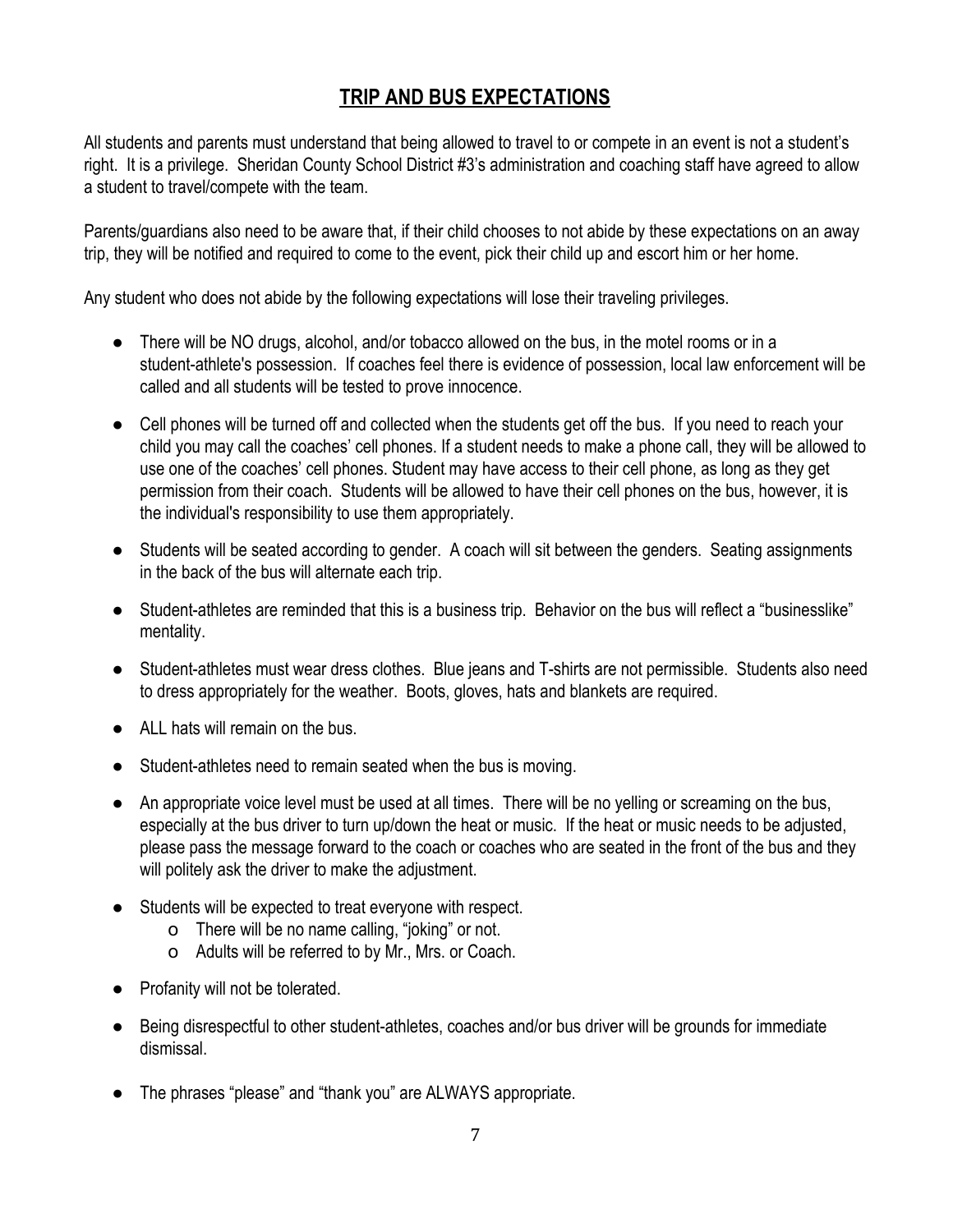## **ATHLETIC POLICIES AND GUIDELINES**

These athletic guidelines are established for the interscholastic athletic program at SCSD #3 junior high and high school. They were developed through the cooperation and efforts of the coaching staff, faculty, and administration. These guidelines are what is expected of SCSD #3 athletes and the athletic program.

The athletic programs are designed to provide worthwhile opportunities for those junior high and senior high students who desire competitive athletics. The coaching staff, faculty and administration wish to instill in each athlete the image of a true Panther athlete. As a Panther athlete students will:

- 1. Consider all athletic opponents and game officials as guests at SCSD #3 and treat them all the courtesy due to friends and guests.
- 2. Respect the officials' judgment and interpretation of the rules. Never argue or make gestures indicating a dislike for a decision.
- 3. Never use abusive or irritating remarks from the sidelines.
- 4. Applaud good sportsmanship from opponents and teammates.
- 5. Strive for victory through fair play according to the rules of the game.
- 6. Love the game for its own sake not for what winning may bring through publicity.
- 7. Do everything possible to encourage enthusiasm for the game, courtesy and respect for players, coaches and fans.
- 8. Be humble in winning and gracious in defeat.
- 9. Accept both victory and defeat with pride and compassion, being never boastful nor bitter.
- 10. Congratulate the opponents in a sincere manner following either victory or defeat.
- 11. Accept seriously the responsibility and privilege of representing the school and community.

Any boy or girl is welcome to try out for any of the interscholastic teams available to them providing they meet the requirements established by the State Activities Association, by School Board Policies, and agree to follow the guidelines established in this booklet.

#### **Philosophy**

A great athletic tradition is not built overnight - it takes continued hard work and dedication by everyone. Athletics at SCSD #3 Junior and Senior High School is dedicated to excellence.

We are aware that athletic excellence is a constantly sought but rarely attainable goal. The basis of our pursuit of excellence is centered around the individual player. We know that if each player improves, the team will improve. Therefore, we hope to make each athlete aware of his/her unique potential. We strive through attitude motivation to influence each individual to reach his/her desired greatness.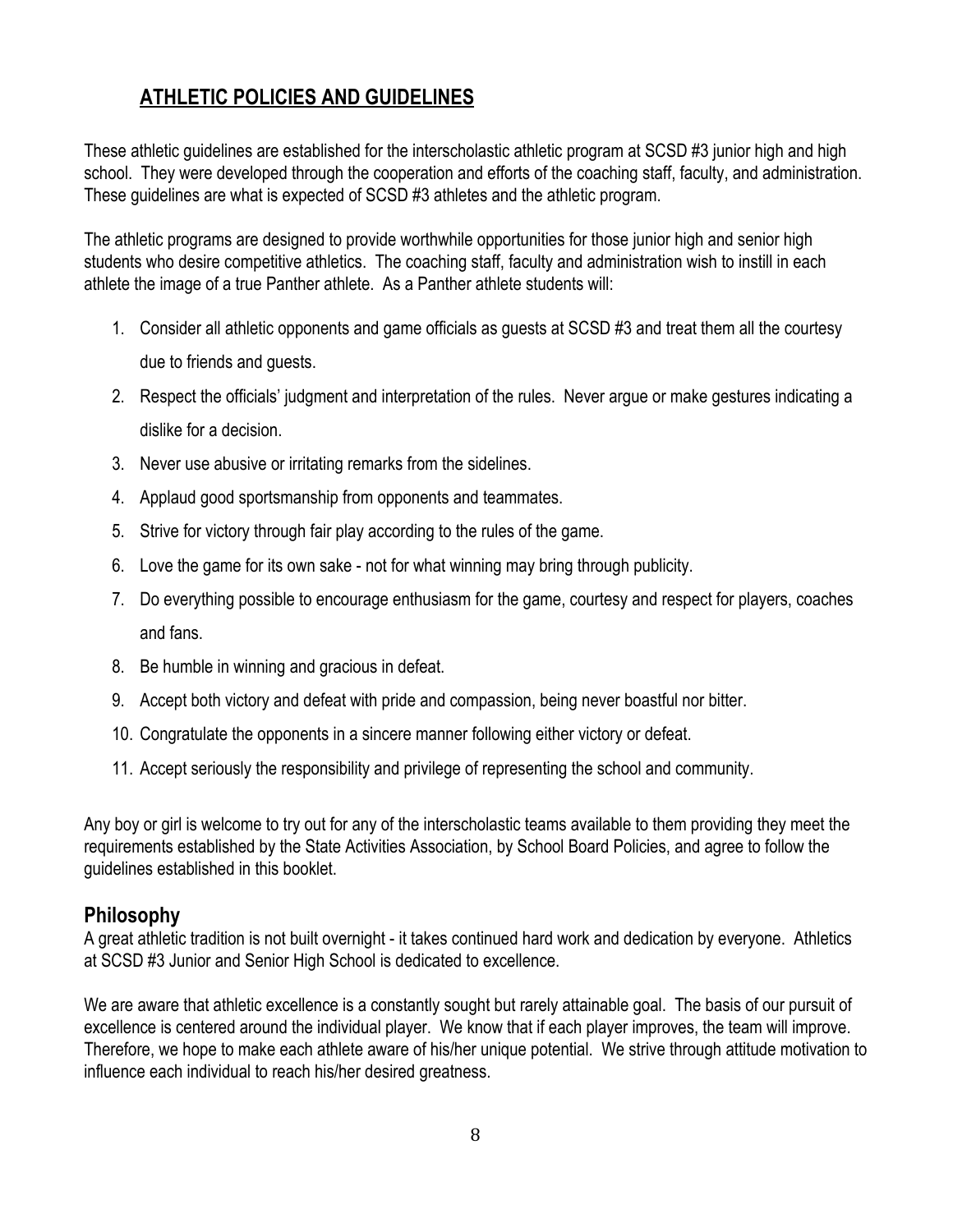Competition is inherently basic to the American way of life. We believe that the basic purpose of interscholastic sports is to foster within each player an attitude that develops high ideals of sportsmanship, qualities of cooperation, courage, unselfishness, and self-control, desires for clean, healthful living, and respect for wise discipline and authority.

We also believe that every athlete will have the opportunity to learn the basic fundamentals of the sport in which he or she participates. He or she will also have the opportunity to participate on the junior varsity level and to develop an attitude that carries a desire to be a winner.

We believe that there is no higher ambition to which one can aspire than teaching and working with youth. Young people can be helped to realize that self-discipline, sacrifice, sublimation of individual interests to the general concern, and the will to succeed, are personal characteristics which are conducive not only to athletic success, but are also conducive to successful living.

#### **Athletic Responsibilities**

As a member of any interscholastic team, each athlete has a certain responsibility to uphold. If a winning tradition is built here, then honor will come to our community, our school, and our athletes. Such a tradition is worthy of the best efforts of all concerned: the followers, the coaching staff, the athletes, and the student body. We will always play every game to win. In doing so, we will always play within the rules thereby gaining the respect of our school, our opponents, and, most of all, ourselves.

#### *I. RESPONSIBILITY TO YOURSELF*

We like to think of athletes as being someone special who will assume additional responsibilities. Athletes accept these responsibilities, which broaden and develop strength of character. You, as an athlete, owe it to yourself to achieve the greatest possible good from your school experiences, studies, participation in the other co-curricular activities, and from athletics. YOU OWE IT TO YOURSELF TO ALWAYS DO WHATEVER YOU DO IN LIFE TO THE BEST AND FULLEST OF YOUR ABILITY.

#### *II. RESPONSIBILITY TO YOUR SCHOOL*

As an athlete, you have the obligation to do your best and follow all rules and regulations set forth. By being an athlete, you are representing your school and your community. You automatically assume leadership roles when you are on an athletic squad. You are recognized by the student body and citizens of the Arvada-Clearmont community. You are on the stage with the spotlight on you. Other people judge our school and our community by your conduct and attitudes, both on and off the field. As a leader, you can contribute to our school spirit and community image. Make your school and community proud by your performance and your devotion to high ideals to copy.

#### *III. RESPONSIBILITY OF THE COACHING STAFF*

Coaches are hired as teachers of their sport and each hope to develop the best team possible from the talent available. As teachers, they teach the fundamentals and basic skills for each sport to all squad members. Each coach is responsible for his/her own actions so that they do not reflect dishonor upon the team, the school, the community or the coach. All coaches will follow the Coach's Creed, which reads:

I BELIEVE: Inter-school sports have an important place in the general educational scheme and pledge myself to cooperate with others in the field of education to so administer them that their values shall never be questioned.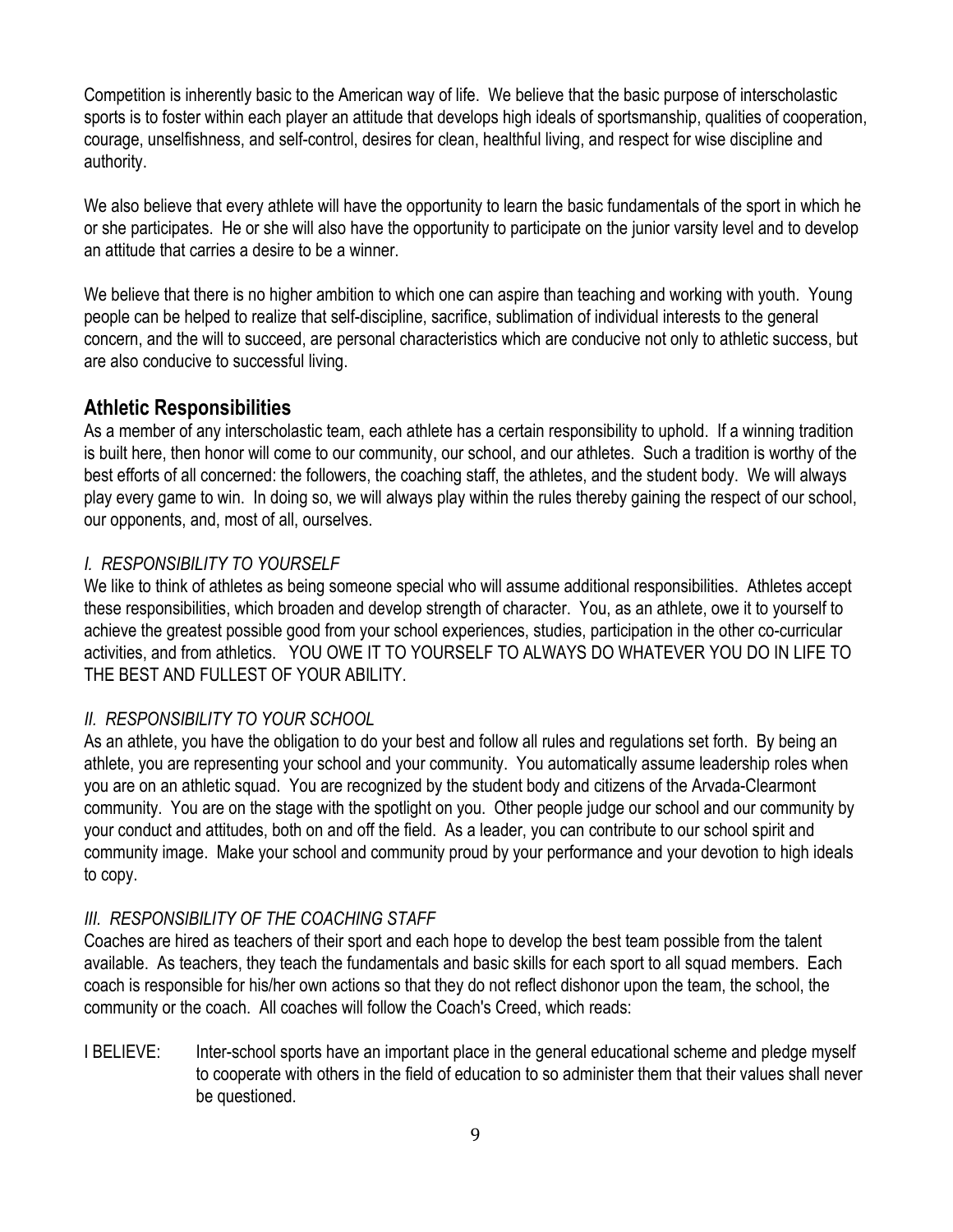I BELIEVE: The other coaches of interschool sports are earnest in their desire to keep the inter school program high on the plane of citizenship training, and I shall do all that I can to further their efforts. I BELIEVE: My own actions should be so regulated as to reflect credit to this profession. I SHALL: Abide by the rules of the games in letter and spirit. I BELIEVE: In the exercise of all the patience, tolerance, and diplomacy at my command in my relations with all players, coworkers, game officials and spectators. I BELIEVE: Proper administration of all sports offers effective laboratory methods for development of high ideals of sportsmanship, qualities of cooperation, courage, unselfishness, and self-control, desires for clean healthful living, and respect for wise discipline and authority. I BELIEVE: These admirable characteristics, properly instilled by me through teaching and demonstration, will have a long carry-over and will aid each one connected with the sport to become a better citizen. I BELIEVE: In and will support all reasonable moves to improve athletic conditions, to provide for adequate equipment, and to promote the welfare of an increased number of participants.

Those of you who want to be a part of this great tradition will have to accept the responsibilities, which are set up for every member of all teams of interscholastic athletics at SCSD #3 Junior and Senior High School.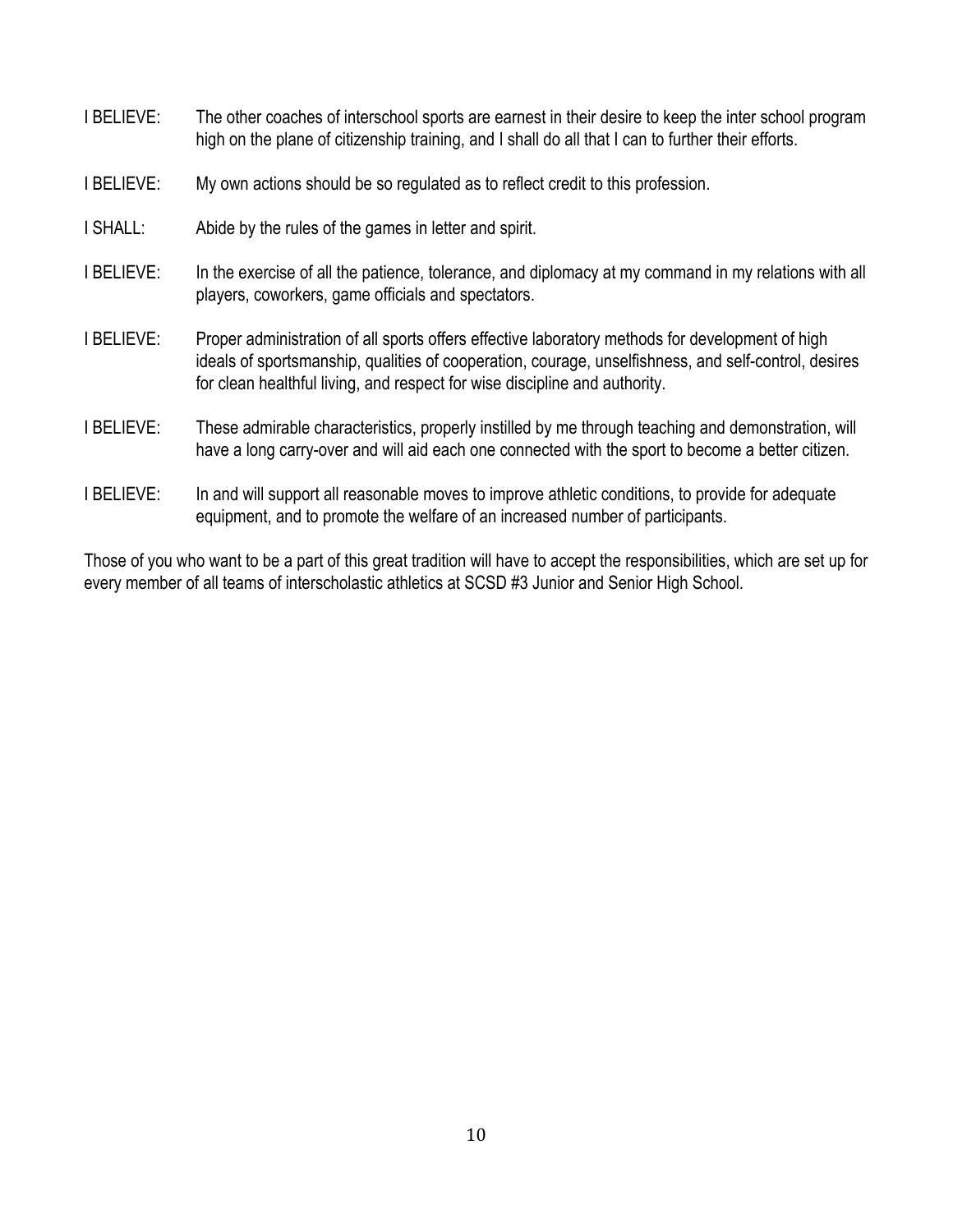## **SUGGESTED GUIDELINES FOR MANAGEMENT OF CONCUSSION IN SPORTS**

#### **National Federation of State High School Associations (NFHS) Sports Medicine Advisory Committee (SMAC)**

#### **WHAT IS A CONCUSSION?**

A concussion is a type of traumatic brain injury that interferes with normal function of the brain. It occurs when the brain is rocked back and forth or twisted inside the skull as a result of a blow to the head or body. What may appear to be only a mild jolt or blow to the head or body can result in a concussion.

The understanding of sports-related concussion has evolved dramatically in recent years. We now know that young athletes are particularly vulnerable to the effects of a concussion. Once considered little more than a "ding" on the head, it is now understood that a concussion has the potential to result in short or long-term changes to brain function or in some cases, death.

The terms "ding" and "bell-ringer" were once used to refer to minor head injuries and thought to be a normal part of sports. There is no such thing as a minor brain injury. Any suspected concussion must be taken seriously. A concussion is caused by a bump, blow, or jolt to the head or body. Basically, any force that is transmitted to the head causes the brain to literally bounce around or twist within the skull, potentially resulting in a concussion.

It used to be believed that a player had to lose consciousness or be "knocked-out" to have a concussion. This is not true, as the vast majority of concussions do not involve a loss of consciousness. In fact, less that 10% of players actually lose consciousness with a concussion.

#### **RECOGNITION AND MANAGEMENT**

If an athlete exhibits any signs, symptoms, or behaviors that make you suspicious that he or she may have had a concussion, that athlete must be removed from all physical activity, including sports and recreation. Continuing to participate in physical activity after a concussion can lead to worsening concussion symptoms, increased risk for further injury, and even death.

#### **SYMPTOMS REPORTED BY ATHLETE**

- Headache
- Nausea
- Balance problems or dizziness
- Double or fuzzy vision
- Sensitivity to light or noise
- Feeling sluggish
- Feeling foggy or groggy
- Concentration or memory problems
- Confusion

Parents and coaches are not expected to be able to "diagnose" a concussion. That is the role of an appropriate health-care professional. However, you must be aware of the signs, symptoms and behaviors of a possible concussion, and if you suspect that an athlete may have a concussion, then he or she must be immediately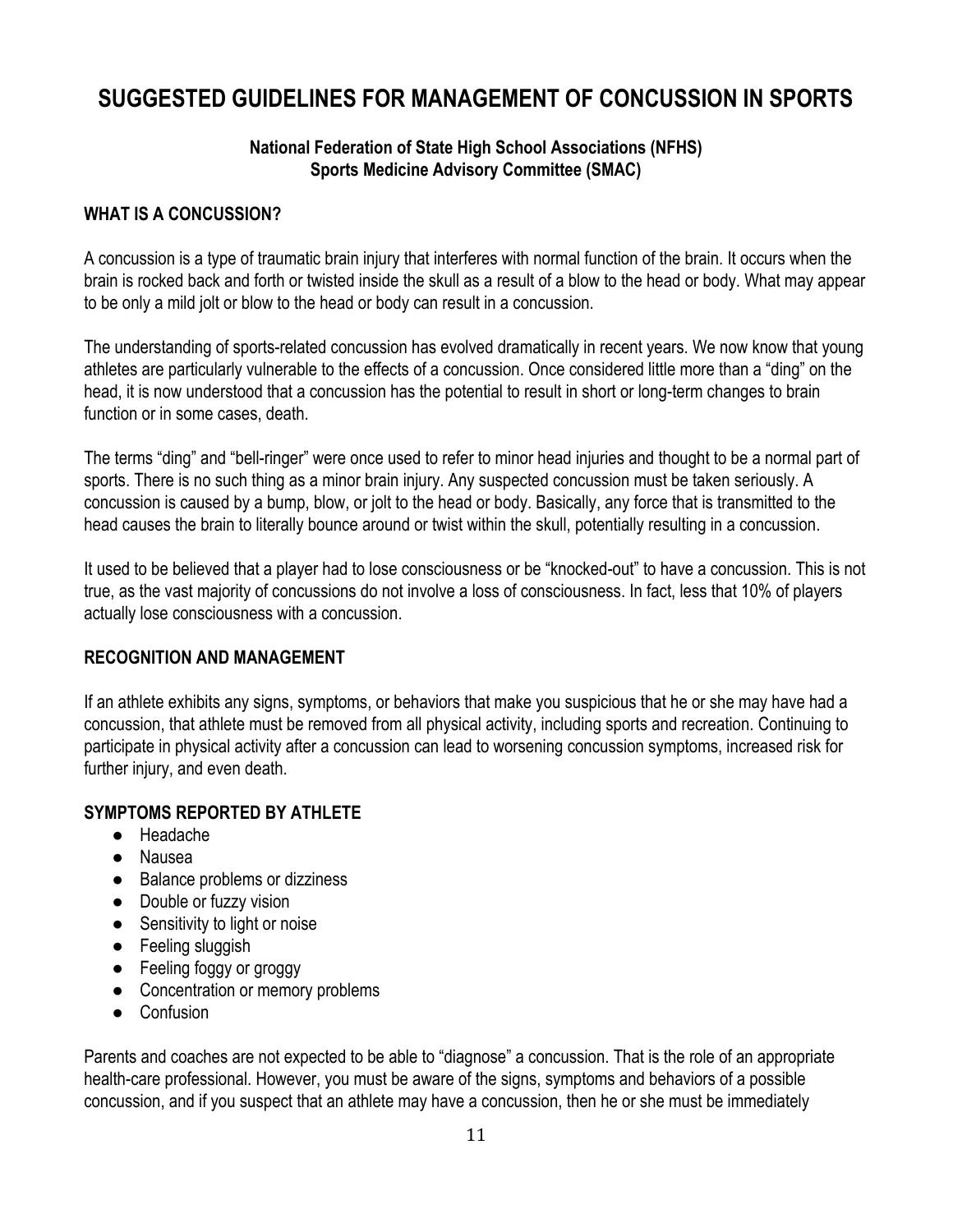removed from all physical activity.

#### **SIGNS OBSERVED BY PARENTS, FRIENDS, TEACHERS OR COACHES**

- Appears dazed or stunned
- Is confused about what to do
- Forgets plays
- Is unsure of game, score, or opponent
- Moves clumsily
- Answers questions slowly
- Loses consciousness
- Shows behavior or personality changes
- Can't recall events prior to hit
- Can't recall events after hit

## **WHEN IN DOUBT, SIT THEM OUT!**

When you suspect that a player has a concussion, follow the "Heads Up" 4-step Action Plan.

- Remove the athlete from play.
- Ensure that the athlete is evaluated by an appropriate health-care professional.
- Inform the athlete's parents or guardians about the possible concussion and give them information on concussion.
- Keep the athlete out of play the day of the injury and until an appropriate health-care professional says he or she is symptom-free and give the okay to return to activity.

## **Concussion in Sports - What You Need To Know**

Free Online Course offered by the National Federation of State High School Associations (NFHS)

Website: [www.nfhslearn.com](http://www.nfhslearn.com/)

Sports-related concussion in high school sports can be serious or even life-threatening situations if not managed correctly. National Federation of State High School Associations (NFHS) and Centers for Disease Control and Prevention (CDC) have teamed up to provide information and resources to help educate coaches, officials, parents and students on the importance of proper concussion recognition and management in high school sports. Mick Koester M.D., ATC, Chair of the NFHS Sports Medicine Advisory Committee and Director of the Slocum Sports Concussion in Eugene, Oregon takes you through this course. In this course you will understand the impact sports-related concussion can have on your players, how to recognize a suspected concussion, the proper protocols to manage a suspected concussion, and steps to help your player return to play safely after experiencing a concussion.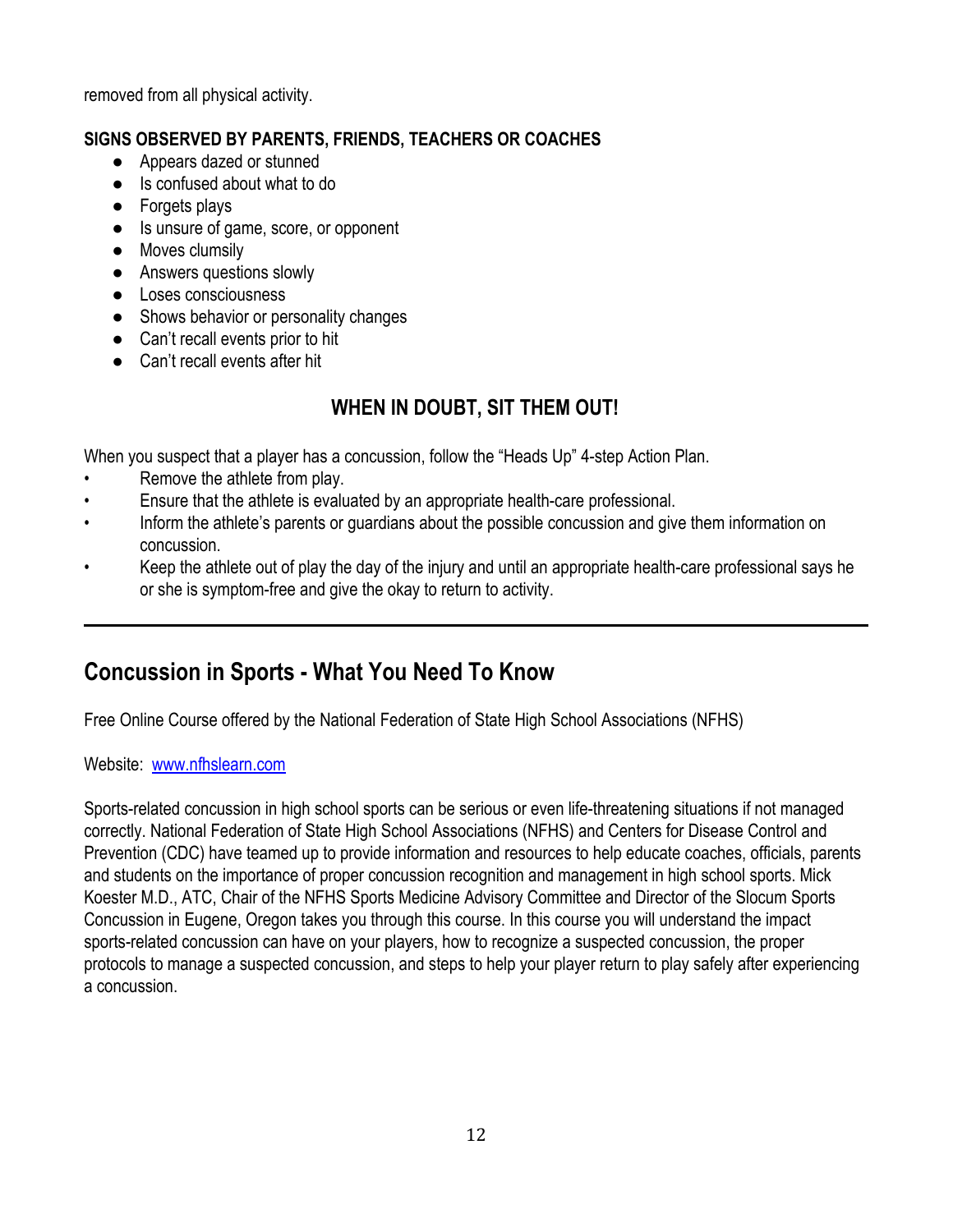## **SHERIDAN COUNTY SCHOOL DISTRICT #3 - LIABILITY WAIVER**

| I, as parent or legal guardian of __________                        |                                  | authorize his/her release to                                                                                                                                                                                                                  |  |
|---------------------------------------------------------------------|----------------------------------|-----------------------------------------------------------------------------------------------------------------------------------------------------------------------------------------------------------------------------------------------|--|
|                                                                     | <b>Student's Name</b>            |                                                                                                                                                                                                                                               |  |
|                                                                     |                                  | upon the completion of                                                                                                                                                                                                                        |  |
| Person(s) Student Is Released To - Must Be At Least 21 Years of Age |                                  |                                                                                                                                                                                                                                               |  |
|                                                                     | on                               |                                                                                                                                                                                                                                               |  |
| <b>School Activity</b>                                              |                                  | Date of Activity                                                                                                                                                                                                                              |  |
| personnel.                                                          |                                  | I hereby relieve Sheridan County School District #3 and its agents of any liability toward my son/daughter after the<br>release is completed. We further understand that this action is contrary to the recommendation of the school district |  |
| <b>Administrator Signature</b>                                      | <b>Parent/Guardian Signature</b> | <b>Student Signature</b>                                                                                                                                                                                                                      |  |
| accept full responsibility.                                         |                                  | I have been authorized by the parent/guardian to assume responsibility for the above named student, and thereby                                                                                                                               |  |
| <b>Signature of Person Student Released To</b>                      | <b>Date</b>                      | <b>Time</b>                                                                                                                                                                                                                                   |  |
|                                                                     |                                  |                                                                                                                                                                                                                                               |  |
|                                                                     |                                  | Prior to any activity trip, this Liability Waiver must be filled out and signed by an administrator if a student is to be                                                                                                                     |  |

released to anyone other than a parent. Filling out the form does not guarantee an administrator's signature. Students will be released to parents after an activity with a written note signed by the parent. **SHERIDAN**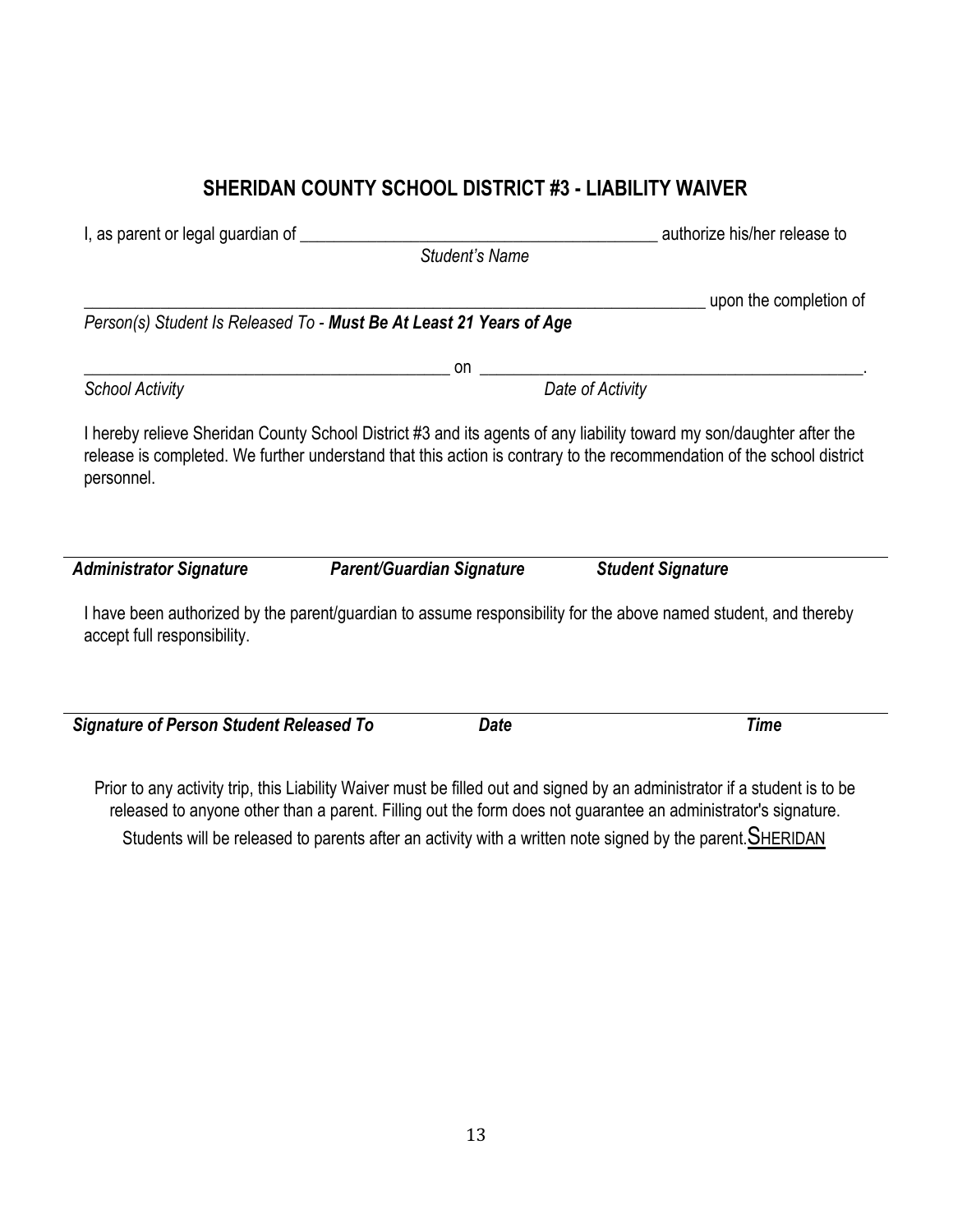## SHERIDAN COUNTY SCHOOL DISTRICT #3

#### **AUTHORIZATION FOR ADMINISTRATION OF MEDICINE AND RELEASE OF LIABILITY**

| <b>Head Coach</b>                                        | <b>Assistant Coach</b>                                                                                         |
|----------------------------------------------------------|----------------------------------------------------------------------------------------------------------------|
| following medication to:                                 | and their designees as personnel of Sheridan County School District No. 3, State of Wyoming, to administer the |
| Name of Child:                                           |                                                                                                                |
| Date of Birth:                                           |                                                                                                                |
| School:                                                  |                                                                                                                |
| Grade:                                                   |                                                                                                                |
| Name of Medication:                                      |                                                                                                                |
| Dosage:                                                  |                                                                                                                |
| Time of Day Medication is to be Given:                   |                                                                                                                |
| Possible Side Effects:                                   |                                                                                                                |
| Anticipated number of days medication needs to be given: |                                                                                                                |
| Name of Prescribing Physician:                           |                                                                                                                |
| Name of Dispensing Pharmacy                              |                                                                                                                |
|                                                          |                                                                                                                |

In consideration of District personnel administering such medicine, the undersigned hereby releases said District and its personnel from claims, demands and liabilities, direct and indirect, which may result or accrue by reason of the administration of such medicine, the failure to administer it, or the improper administration thereof. The school nurse may exchange medical information with prescribing physician when necessary.

1. I have read and understand this authorization. I hereby give my permission for

to take the above prescription or over-the-counter medication as directed.

**OR**

2. I give permission for \_\_\_\_\_\_\_\_\_\_\_\_\_\_\_\_\_\_\_\_\_\_\_\_\_\_\_\_\_\_ to take his/her inhaler as he/she has been instructed.

I understand that it is my responsibility to furnish this medication.

Signature of Parent or Legal Guardian Date

**PARENT NOTE:**

Student medication must be in the prescription bottle or in the original (unopened) bottle it came in.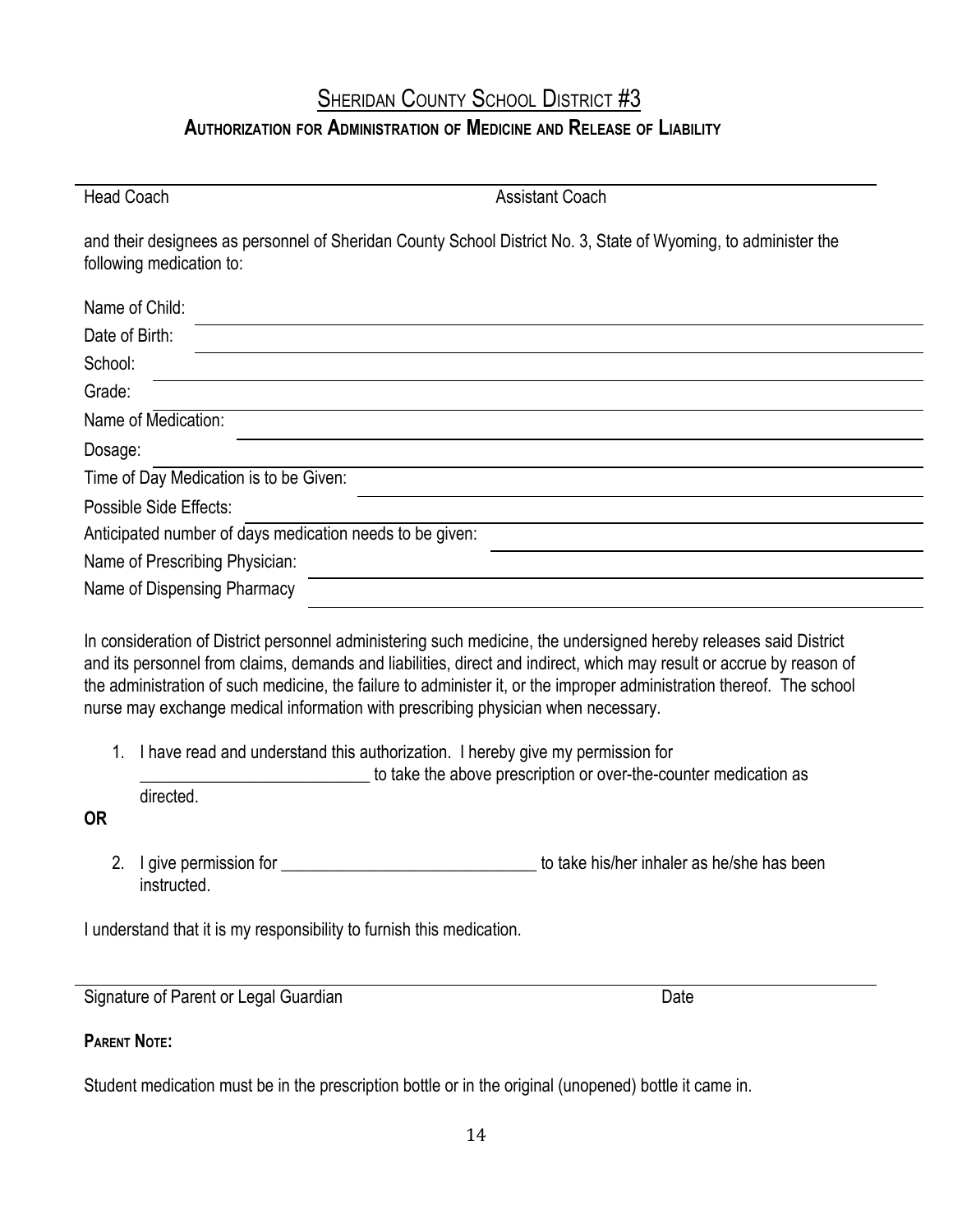## **SHERIDAN COUNTY SCHOOL DISTRICT #3 Academic Eligibility Guidelines for Participation in Activities**

## PARENT / STUDENT AGREEMENT

I have read and understand the Academic Eligibility Guidelines and expectations for Sheridan County School District #3. I agree to abide by these rules and expectations.

| Student's Name (please print)<br>Student's Name (please print)                                                                                                                                                                   |                                                                                                                                                                                                                                |  |
|----------------------------------------------------------------------------------------------------------------------------------------------------------------------------------------------------------------------------------|--------------------------------------------------------------------------------------------------------------------------------------------------------------------------------------------------------------------------------|--|
|                                                                                                                                                                                                                                  |                                                                                                                                                                                                                                |  |
| Parent/Guardian's Name (please print)<br>expansion of the contract of the contract of the contract of the contract of the contract of the contract of the contract of the contract of the contract of the contract of the contra |                                                                                                                                                                                                                                |  |
| Parent/Guardian's Signature                                                                                                                                                                                                      | Date and the state of the state of the state of the state of the state of the state of the state of the state of the state of the state of the state of the state of the state of the state of the state of the state of the s |  |
|                                                                                                                                                                                                                                  |                                                                                                                                                                                                                                |  |

If you are participating in an activity at **Buffalo Jr. High or High School,** please read and sign the following:

I understand that while in a Combined School Agreement with Buffalo High School I will be expected to follow the academic eligibility guidelines set by Sheridan County School District #3. I will be expected to abide by the training rules at Buffalo High School during the season that I am participating.

| Student's Signature         | Date |  |
|-----------------------------|------|--|
|                             |      |  |
| Parent/Guardian's Signature | Date |  |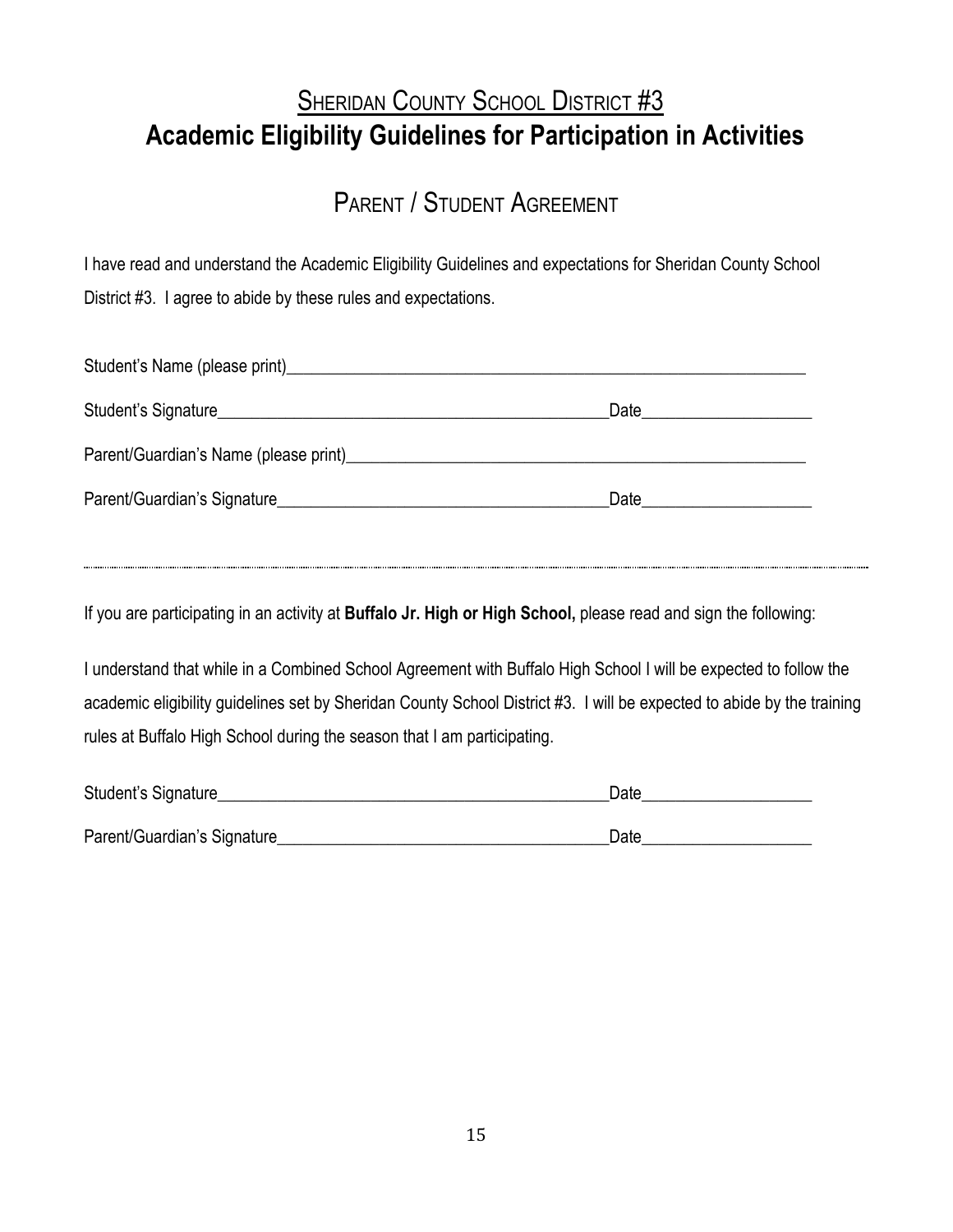Sheridan County School District #3

## **Athletic Training Rules Agreement**

| <b>Student's Name:</b> |  |
|------------------------|--|
|                        |  |

Sport: \_\_\_\_\_\_\_\_\_\_\_\_\_\_\_\_\_\_\_\_\_\_\_\_\_\_\_\_\_\_\_\_\_\_\_\_\_\_\_\_\_\_\_\_\_\_\_\_\_\_\_\_\_\_\_\_\_\_\_\_\_\_\_\_\_\_\_\_\_\_\_\_\_

I have read and understand the training rules and expectations for Sheridan County School District #3 activities. I agree to abide by these rules and expectations.

| Student's Signature:         | Date: |
|------------------------------|-------|
| Parent / Guardian Signature: | Date: |